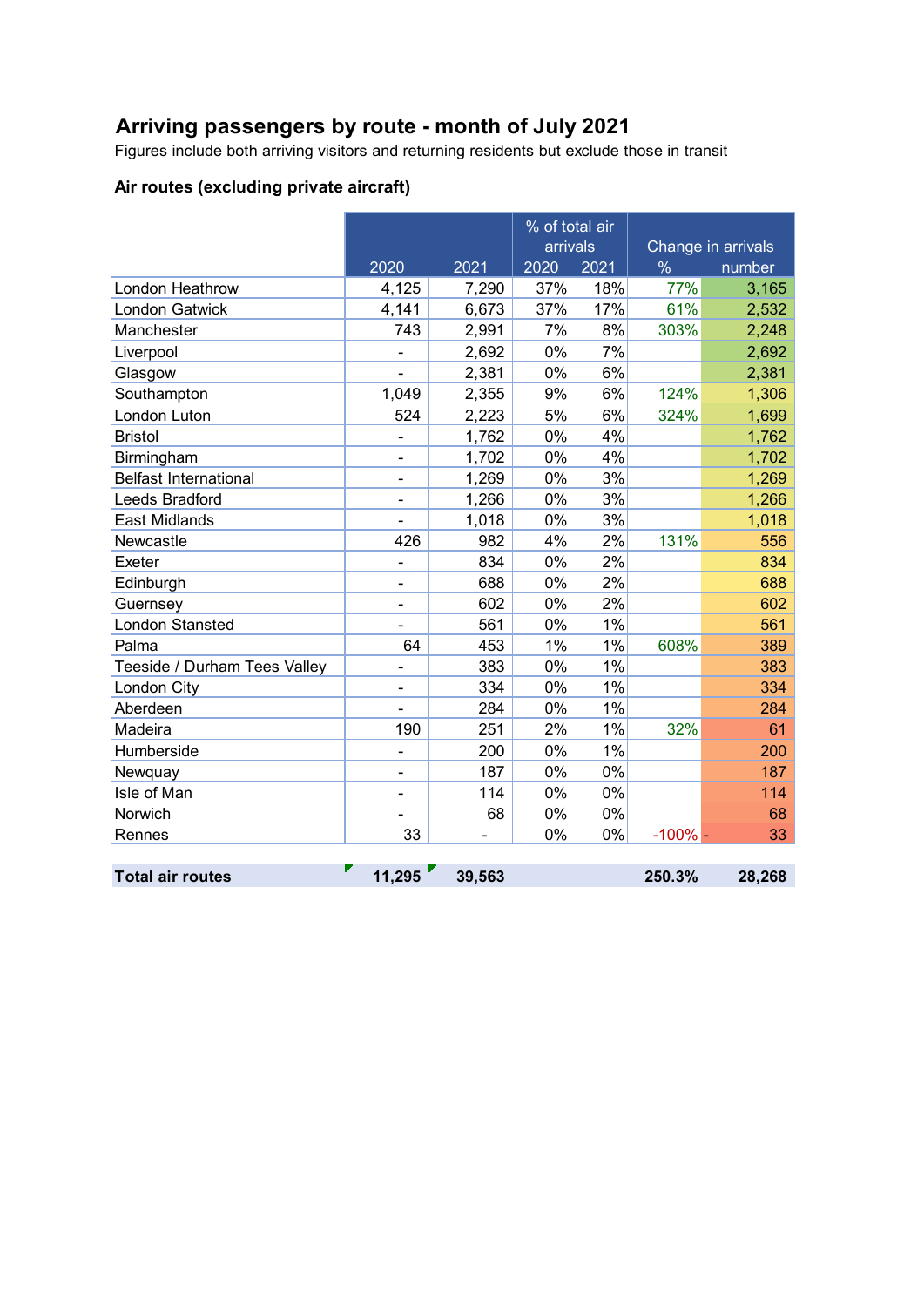# **Arriving passengers by route - month of July 2020**

Figures include both arriving visitors and returning residents but exclude those in transit

#### **Sea routes**

|                           |       |                          | % of total sea<br>arrivals |       | Change in arrivals |        |
|---------------------------|-------|--------------------------|----------------------------|-------|--------------------|--------|
|                           | 2020  | 2021                     | 2020                       | 2021  | $\%$               | number |
| Poole                     | 2,961 | 7,678                    | 63%                        | 71%   | 159%               | 4,717  |
| St Malo                   | 902   | 1,651                    | 19%                        | 15%   | 83%                | 749    |
| Portsmouth                | 349   | 918                      | 7%                         | 8%    | 163%               | 569    |
| Guernsey                  | 28    | 352                      | 1%                         | 3%    | 1157%              | 324    |
| <b>Visiting Yachtsmen</b> | 164   | 276                      | 4%                         | 3%    | 68%                | 112    |
| Granville                 | 279   | $\overline{\phantom{a}}$ | 6%                         | $0\%$ | $-100\%$ -         | 279    |
|                           |       |                          |                            |       |                    |        |
|                           |       |                          |                            |       |                    |        |

| 10,875 | 6,192  |
|--------|--------|
|        | 132.2% |

### **Air and Sea combined**

|                              |        |        | share of<br>arrivals by air |      | Change in arrivals |        |
|------------------------------|--------|--------|-----------------------------|------|--------------------|--------|
|                              | 2020   | 2021   | 2020                        | 2021 | $\mathcal{A}$      | number |
| Total arrivals (air and sea) | 15,978 | 50.438 | <b>71%</b>                  | 78%  | $215.7\%$          | 34,460 |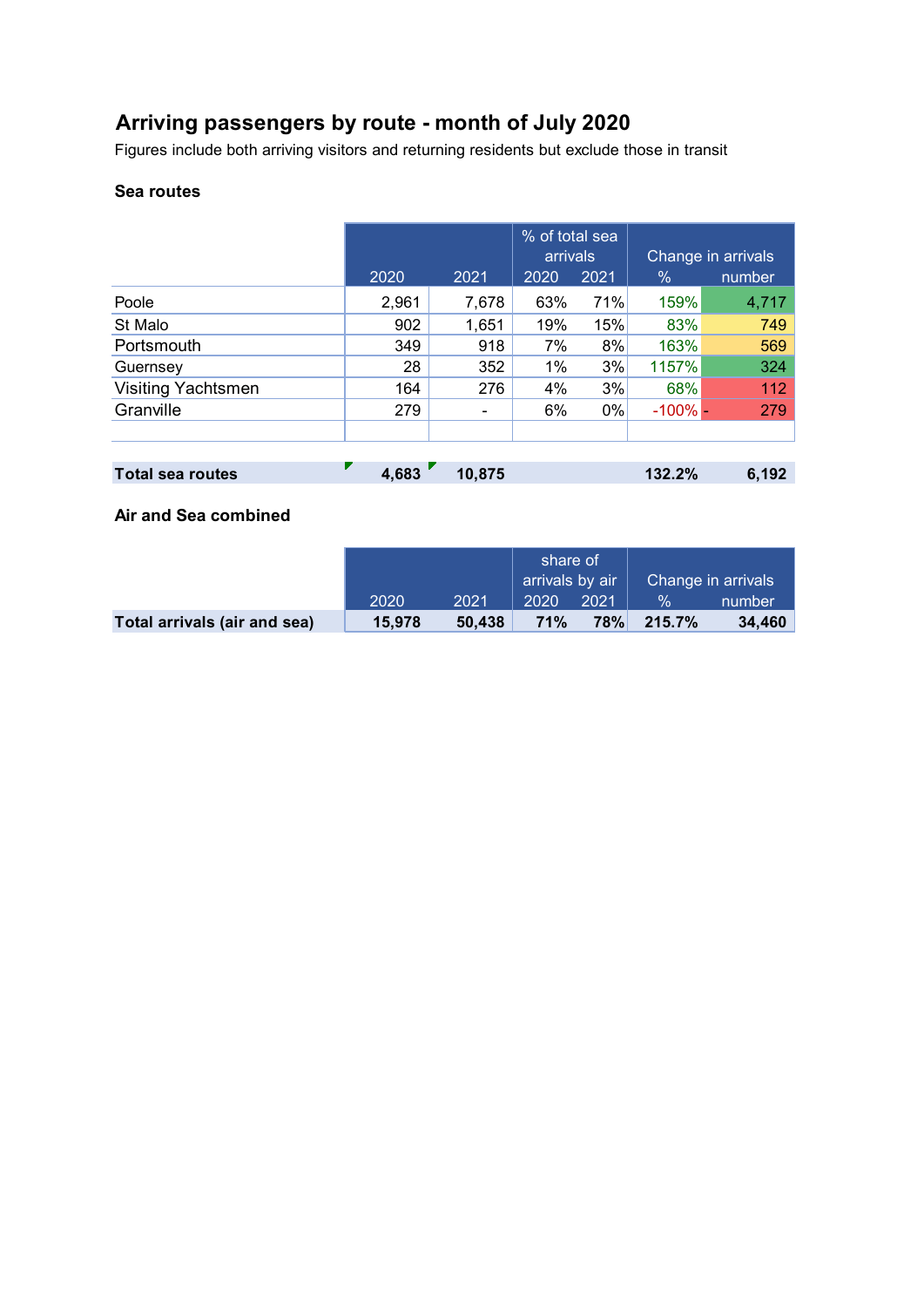## **Arriving passengers by route - Year-to-date 2021**

Figures include both arriving visitors and returning residents but exclude those in transit

### **Air routes (excluding private aircraft)**

|                              | % of total air<br>arrivals |                              |      | Change in arrivals |            |        |
|------------------------------|----------------------------|------------------------------|------|--------------------|------------|--------|
|                              | 2020                       | 2021                         | 2020 | 2021               | $\%$       | number |
| London Heathrow              | 4,150                      | 22,709                       | 3%   | 25%                | 447%       | 18,559 |
| <b>London Gatwick</b>        | 73,144                     | 18,173                       | 52%  | 20%                | $-75%$ -   | 54,971 |
| Southampton                  | 14,675                     | 9,845                        | 10%  | 11%                | $-33%$ -   | 4,830  |
| Manchester                   | 6,273                      | 6,523                        | 4%   | 7%                 | 4%         | 250    |
| Liverpool                    | 11,741                     | 5,506                        | 8%   | 6%                 | $-53% -$   | 6,235  |
| Birmingham                   | 4,065                      | 3,881                        | 3%   | 4%                 | $-5%$ -    | 184    |
| <b>Bristol</b>               | 1,899                      | 3,862                        | 1%   | 4%                 | 103%       | 1,963  |
| Glasgow                      | 2,301                      | 3,718                        | 2%   | 4%                 | 62%        | 1,417  |
| London Luton                 | 852                        | 2,523                        | 1%   | 3%                 | 196%       | 1,671  |
| Exeter                       | 3,009                      | 2,248                        | 2%   | 2%                 | $-25%$ -   | 761    |
| <b>Belfast International</b> |                            | 2,189                        | 0%   | 2%                 |            | 2,189  |
| Leeds Bradford               |                            | 1,573                        | 0%   | 2%                 |            | 1,573  |
| <b>East Midlands</b>         | 1,060                      | 1,392                        | 1%   | 2%                 | 31%        | 332    |
| Edinburgh                    | 2,450                      | 1,295                        | 2%   | 1%                 | $-47% -$   | 1,155  |
| Newcastle                    | 492                        | 1,124                        | 0%   | 1%                 | 128%       | 632    |
| Guernsey                     | 8,813                      | 967                          | 6%   | 1%                 | $-89%$ -   | 7,846  |
| <b>London Stansted</b>       |                            | 739                          | 0%   | 1%                 |            | 739    |
| Palma                        | 64                         | 722                          | 0%   | 1%                 | 1028%      | 658    |
| Durham Tees Valley           |                            | 693                          | 0%   | 1%                 |            | 693    |
| Madeira                      | 1,921                      | 673                          | 1%   | 1%                 | $-65%$ -   | 1,248  |
| London City                  | 2,035                      | 426                          | 1%   | 0%                 | $-79% -$   | 1,609  |
| Rennes                       | 66                         | 362                          | 0%   | 0%                 | 448%       | 296    |
| Aberdeen                     |                            | 321                          | 0%   | 0%                 |            | 321    |
| Newquay                      | ۰                          | 275                          | 0%   | 0%                 |            | 275    |
| Humberside                   | ۰                          | 271                          | 0%   | 0%                 |            | 271    |
| Isle of Man                  | -                          | 137                          | 0%   | 0%                 |            | 137    |
| Norwich                      | ۰                          | 68                           | 0%   | 0%                 |            | 68     |
| Dublin                       |                            | 42                           | 0%   | 0%                 |            | 42     |
| Doncaster Sheffield          |                            | 32                           | 0%   | 0%                 |            | 32     |
| Cardiff                      | 815                        |                              | 1%   | 0%                 | $-100%$ -  | 815    |
| Tenerife                     | 631                        | ٠                            | 0%   | 0%                 | $-100%$ -  | 631    |
| Geneva                       | 459                        | -                            | 0%   | $0\%$              | $-100\%$ - | 459    |
| Paris                        | 148                        |                              | 0%   | 0%                 | $-100%$ -  | 148    |
| Grenoble                     | 65                         | $\qquad \qquad \blacksquare$ | 0%   | 0%                 | $-100\%$ - | 65     |
| Warsaw                       | 11                         |                              | 0%   | 0%                 | $-100% -$  | 11     |
|                              |                            |                              |      |                    |            |        |
| <b>Total air routes</b>      | 141,139                    | 92,289                       |      |                    | $-34.6%$ - | 48,850 |